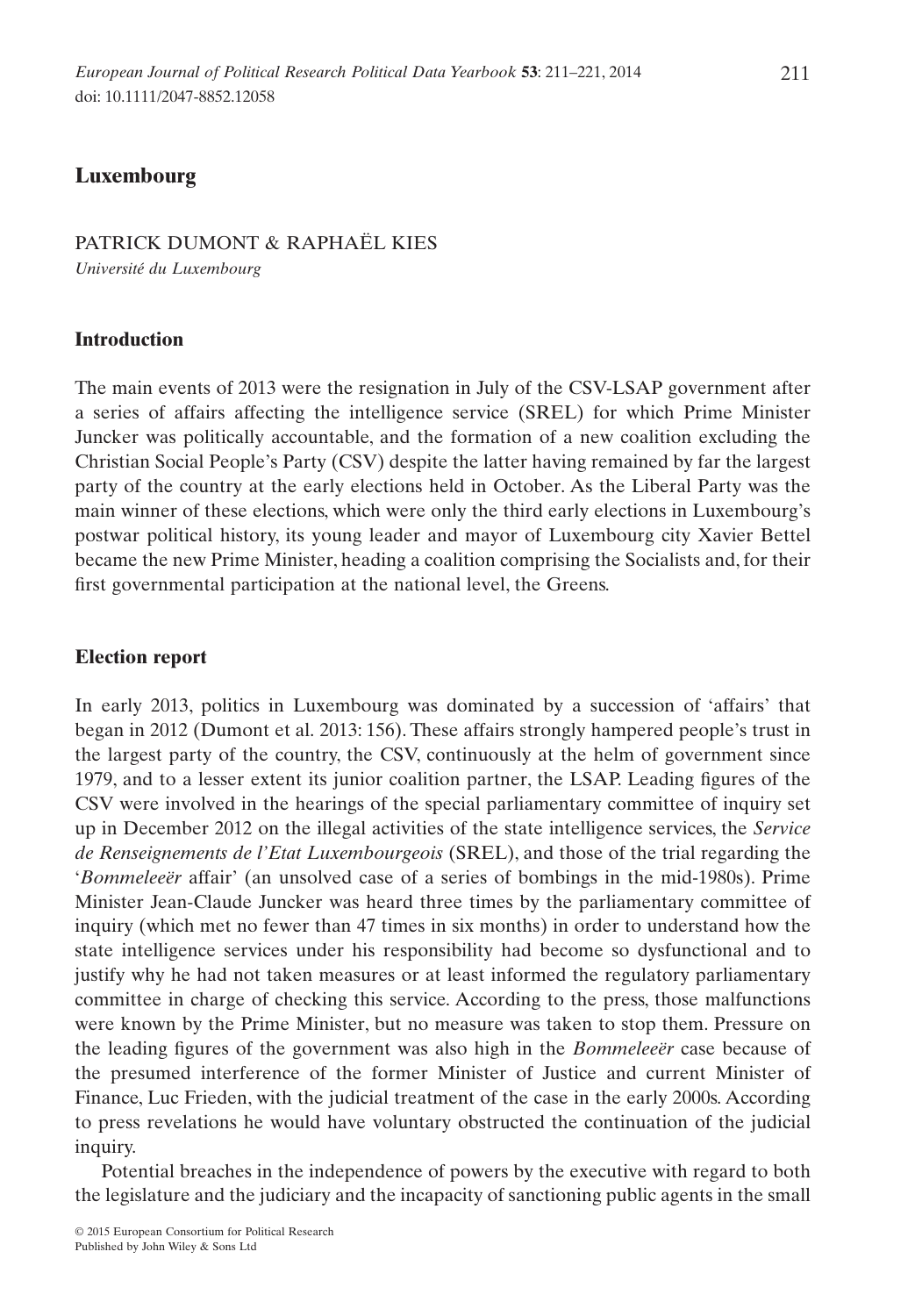Grand Duchy were among the problems mentioned by a severe evaluation report of the Group of States against corruption (GRECO) published in June.1 A week before the adoption of this report, opposition parties had made a move in parliament: *Déi Gréng*'s Félix Braz introduced a motion aimed at withdrawing support to Frieden, while the leader of the DP Xavier Bettel mainly targeted Prime Minister Juncker for his role in the SREL affair and filed a more general motion calling for the resignation of the whole government.2 Although the Socialist youth organisation called for Frieden's resignation, both motions were rejected by the majority MPs, therefore including those of the junior coalition party. But this apparent governmental solidarity in parliament would not survive the coming report of the parliamentary committee of inquiry on the SREL.

On 10 July, the report was presented to the Chamber of Deputies. This report had been adopted in committee without the votes of the CSV representatives as it mentioned several times that Juncker was politically accountable for the SREL's dysfunctional drift. During the debate in plenary, not only did the opposition insist on the accountability of the Prime Minister, but also the junior coalition partner LSAP presented a motion demanding the dissolution of the Chamber and the organization of elections within three months. Before any of the motions could be voted upon, Juncker closed the session by announcing that the government would resign the next day. He commented in the press that he had been betrayed by his coalition partner. This was followed by legal controversy regarding the acceptance of the government's resignation and the calling of early elections by the Grand Duke. Eventually, and despite the advice of the Council of State, the dissolution of parliament was postponed, allowing the government to remain in full power until 7 October – that is, 13 days before the early legislative elections called for on 20 October.

#### *The electoral campaign*

Despite having been in the limelight for these affairs, the CSV decided as soon as mid-July to focus its campaign again around Juncker under slogans such as '*Mir man Premier*' ('Together with the Prime Minister') and 'Stability for our Country'. The Socialist Party opted for an incarnation of political renewal (despite having been in government since 2004 and the main coalition partner of the CSV before) by choosing Etienne Schneider, its recent and non-elected Minister of Economy (see Dumont et al. 2013: 152), as head of the list instead of Deputy Prime Minister Asselborn and by adopting the slogan '*Loscht op muer*' ('Desire for a New Day'). The LSAP expected to derive some benefits from having provoked the early election and to capitalise on its positive result in the recent local elections (see Dumont et al. 2012: 204).The DP, as leader of the opposition, perceived these elections as a unique opportunity to regain the seats in the parliament it had lost in 2004 after governing with the CSV and also focused on the future with the slogan '*Deng Stëmm fir d'Zukunft*' ('Your Voice for the Future'). The Liberals decided not to choose a single leader and instead highlighted its four constituency heads of list, one of whom was its popular young president and mayor of the capital city, Xavier Bettel. With the motto '*Méi Gréng. Méi Verantwortung*' ('More Green, More Responsibility'), the Greens aimed to promote their core policy issues: sustainable growth and respect for the environment. The sovereignist ADR campaigned on themes that revolved around a critique of the political system by highlighting the merits of direct democracy (one of its slogan being 'more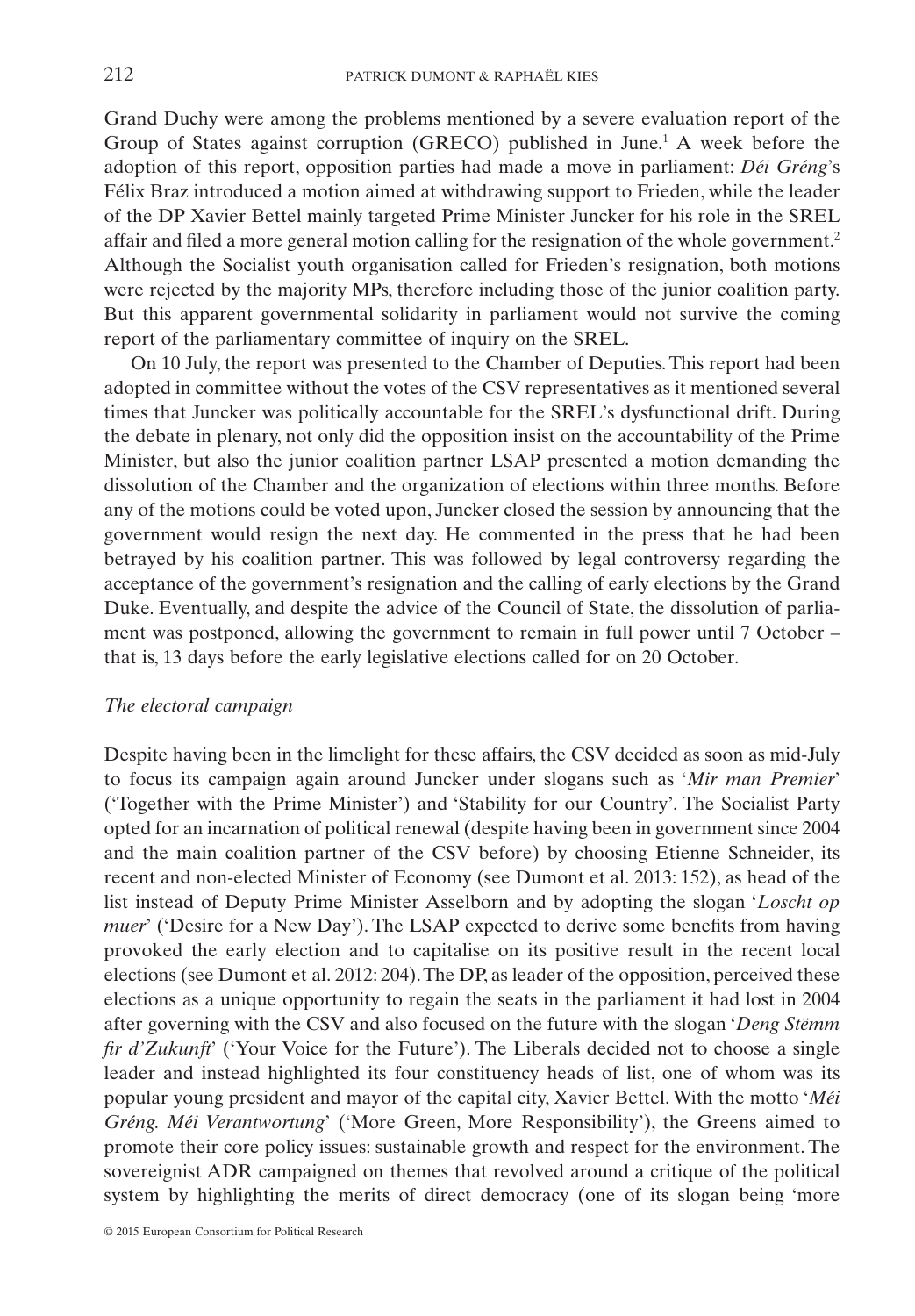referendums = more democracy') and rejected the idea of an increase of taxes in general and of value-added tax (VAT) in particular to balance the budget.

Among the core socioeconomic issues of the short campaign was the wage indexation that had been modulated in 2012. Another one was a potential tax scheme reform (the previous major reform dated back to 1991). While the four major parties (CSV, LSAP, DP and *Déi Gréng*) agreed on a reform of the system towards individual rather than joint taxation for couples, there were disagreements on the question of corporate taxation and on the modification of the tax scaling. Unemployment was obviously also at the centre of attention, as it kept on increasing to reach 7 per cent in September. Other issues were also on the political campaign agenda, including extending voting rights to non-nationals for the national elections and, to a lesser extent, lowering the voting age to 16. According to an opinion poll early in the year, a slight majority of the Luxembourgish electorate favoured awarding non-nationals the right to vote for the Chamber of Deputies but support appeared to have vanished by the end of 2013. During the campaign the CSV, ADR and KPL hammered home their position against such a measure while the extension of voting rights to citizens aged 16 and over was defended by all parties except CSV and KPL.

The hypothesis of a tripartite coalition (DP-LSAP-*Déi Gréng*) excluding the CSV, often evoked but rarely mathematically possible, became conceivable because of the circumstances that had led to the downfall of the government and early elections. From the start, *Déi Gréng* and the Liberals that had formed the executive coalition at Luxembourg's town hall in 2011 made no secret of their hopes of forming a coalition government without Juncker's party. The Socialists, despite having been the CSV's junior partner, also declared publicly that such a coalition could be envisioned. Opinion polls showed that a majority of the population (55 per cent) wanted a change of coalition – and among them the tripartite alternative excluding the CSV was the most frequently cited – while only 29 per cent preferred to keep the incumbent coalition.3 Despite these signs, Juncker, his party and a large part of the population (a majority still saw him as their preferred Prime Minister for the new government) did not seem to believe such a political revolution could happen due to the long-term entrenchment of the CSV in the state and government. Despite his decline in popularity, the CSV leader remained his party's best prospect for taking the helm of the next government. This was also due to the absence of credible popular alternative figures and was despite renewed rumours of Juncker's European ambitions regarding the Presidency of the Commission or the European Council.

#### *Election results*

The 20 October election for the Chamber of Deputies was only the third unscheduled election of Luxembourg's history (the first occurred in 1959 and the second in 1968 – both had led to a change of coalition; see Dumont & De Winter 2000) and the first time national elections were not held simultaneously with the European elections since 1979.<sup>4</sup> The CSV lost about 4 per cent of the national vote in comparison with 2009. This was to be expected, given the way the outgoing government fell and that the 2009 score had been a record high for the previous 50 years. With 34 per cent, the party also fared worse than in 2004 but did not go back to its low point in the 1990s (around 30 per cent). The leader himself saw his preferential votes fall by about 12,000 (this represents at least 6,000 fewer voters than in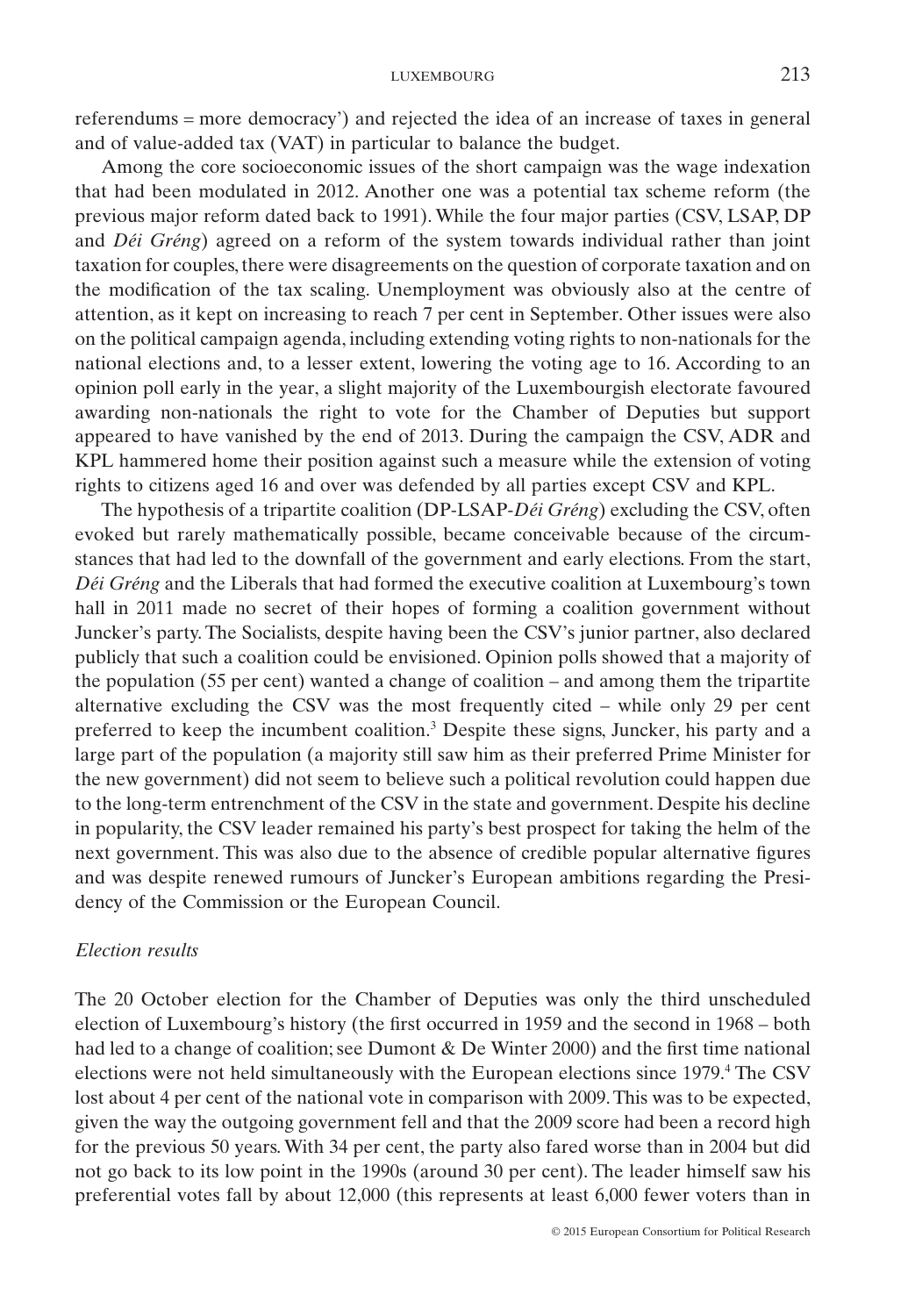2009 as each voter is entitled to give two votes at the most for any candidate) despite an increase of more than 6 per cent of valid votes cast in the constituency South, due to the increase in voting age population. The party's electoral fate was reflected in a loss of three seats (from 26 to 23 out of 60). In those terms the gap between the largest party and the second decreased by three units as the CSV's government partner, the Socialist Party (LSAP) managed to keep its 13 seats.The latter did so despite a loss of more than 2 per cent of the votes. Consequently LSAP failed to cross the 20 per cent bar, thus obtaining its worst postwar result, which may be due to the perception by the electorate of the dubious role the party had played as junior coalition party in the government's collapse.

The great winners of the election included the DP (Liberals), which had scored one of its worst results in 2009, but this time almost reached the same (adjusted) score as the Socialists and the same number of seats – namely an increase of 4 percentage points and four seats. DP's head of list Xavier Bettel gained 9,000 more preferential votes (at least 4,500 more voters) than in 2009 in his Centre constituency (one of the two large constituencies – the largest being the South – that experienced an increase of 7 per cent in valid votes).The Greens lost one seat, although they suffered more limited losses than the LSAP, allowing them to stay above the 10 per cent bar.The sovereignist ADR lost yet another seat, while the radical left party (The Left) gained a second one, almost reaching 5 per cent of the votes. For its first appearance in a national contest, the Pirate Party scored about 3 per cent, but did not manage to get one of its candidates elected. Overall, as it already did back in 2009, the combined score of the small parties (here the two radical left parties and the two new ones on offer) almost doubled again – this time to over 10 per cent.

#### **Cabinet report**

On 21 October, the day after the election, Prime Minister Juncker offered the resignation of his government and according to custom the Grand Duke charged him with the execution of current and urgent matters until a new cabinet was formed. Later in the day, however, the leaders of the Liberal, Socialist and Green parties announced that they would start negotiations and received a mandate from their respective internal bodies on Monday night to do so. On 23 October, and against all odds, a non-political figure, George Ravarani, president of the Administrative Court, was appointed informateur by the Grand Duke. Awarding such a role to a politically neutral figure was presented as a way of gathering objective information on the convergences and divergences between the four main parties but was mainly intended to give time to the political actors after an election that led to the arithmetic possibility of leaving the largest party of the country out of government for the first time since 1979 and the announcement by the three other parties of their will to first consider negotiating such a formula. On 25 October, the Grand Duke appointed Xavier Bettel as formateur. After 14 plenary meetings, the three parties signed a coalition agreement on 29 November. On 3 December, the congresses of the three parties ratified this coalition agreement and on the next day the new government was sworn in by the Grand Duke. It therefore took one day less (45 days) to form this first ever Liberal-Socialist-Green coalition than to form the preceding government, which was a mere renewal of the previous (2004–2009) formula. On 10 December, Prime Minister Bettel read the governmental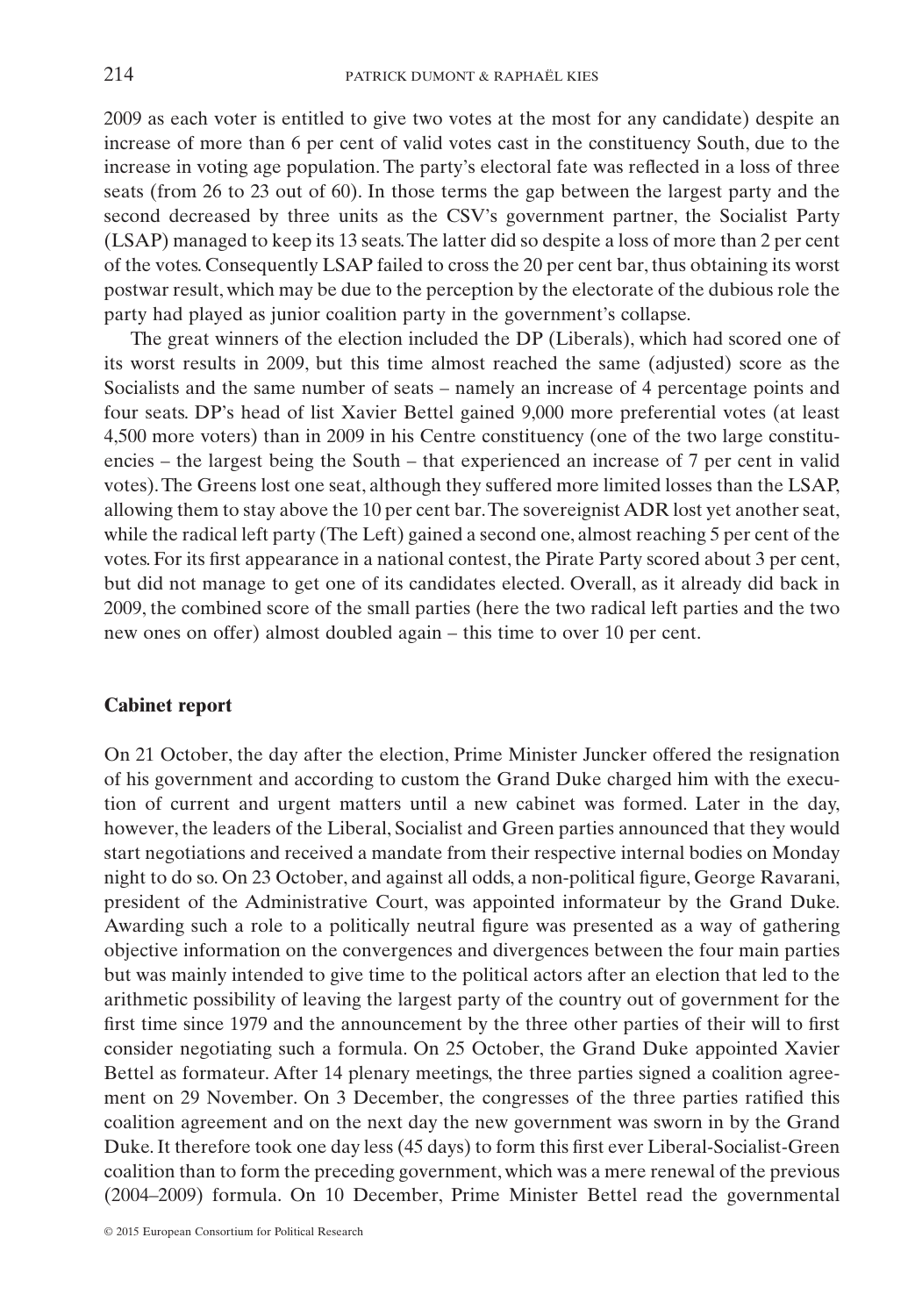*Table 1.* Elections to the *Chambre des députés* in Luxembourg in 2013

| Date of election     | 20 October 2013 |
|----------------------|-----------------|
| Total seats          | 60              |
| Electorate           | 239,668         |
| Total votes cast     | 218,874         |
| Turnout              | 91.3%           |
| Total valid vote     | 204,011         |
| Share of valid votes | 93.2%           |
|                      |                 |

|                                                                                                |                | <b>Votes</b> |                      | Seats            |          |                          |          |  |  |
|------------------------------------------------------------------------------------------------|----------------|--------------|----------------------|------------------|----------|--------------------------|----------|--|--|
|                                                                                                |                |              | Change<br>since 2009 |                  |          | Change<br>since 2009     |          |  |  |
| Party                                                                                          | $N^a$          | $\%$         | $\%$                 | N                | $\%$     | N                        | $\%$     |  |  |
| Christian Social People's Party/<br>Chrëschtlech-Sozial Vollekspartei<br>(CSV)                 | 69,472         | 34.1%        | $-4.0\%$             | 23               | 38.3%    | $-3$                     | $-5.0\%$ |  |  |
| Luxembourg's Socialist Workers' Party/<br>Lëtzebuerger Sozialistesch<br>Arbechterpartei (LSAP) | 39,192         | 19.2%        | $-2.3%$              | 13               | 21.7%    | $\boldsymbol{0}$         | $0.0\%$  |  |  |
| Democratic Party/Demokratesch Partei<br>(DP)                                                   | 38,915         | 19.1%        | $+4.1%$              | 13               | 21.7%    | $+4$                     | $+6.7\%$ |  |  |
| The Greens/Déi Gréng (G)                                                                       | 21,043         | 10.3%        | $-1.4%$              | 6                | 10.0%    | $-1$                     | $-1.7\%$ |  |  |
| Democratic Reform Party/Alternativ<br>Demokratesch Reformpartei (ADR)                          | 13,837         | 6.8%         | $-1.4%$              | 3                | 5.0%     | $-1$                     | $-1.7\%$ |  |  |
| The Left/Déi Lénk (L)                                                                          | 9,111          | 4.5%         | $+1.2%$              | 2                | 3.3%     | $+1$                     | $+1.6%$  |  |  |
| Pirate Party/Piratepartei (PP)                                                                 | 6,032          | 3.0%         | $+3.0\%$             | $\theta$         | $0.0\%$  | $\overline{0}$           | $0.0\%$  |  |  |
| Party for Integral Democracy/Partei fir<br>Integral Demokratie (PID)                           | 3,476          | 1.7%         | $+1.7%$              | $\overline{0}$   | $0.0\%$  | $\boldsymbol{0}$         | $0.0\%$  |  |  |
| Luxembourg Communist Party/<br>Kommunistesch Partei Lëtzebuerg<br>(KPL)                        | 2,932          | 1.4%         | $+0.0\%$             | $\boldsymbol{0}$ | $0.0\%$  | $\boldsymbol{0}$         | $0.0\%$  |  |  |
| Others                                                                                         | $\overline{0}$ | $0.0\%$      |                      | $\Omega$         | $0.0\%$  | $\overline{\phantom{0}}$ | $0.0\%$  |  |  |
| Christian Social People's Party/<br>Chrëschtlech-Sozial Vollekspartei<br>(CSV)                 | 69,472         | 34.1%        | $-4.0%$              | 23               | 38.3%    | $-3$                     | $-5.0\%$ |  |  |
| Luxembourg's Socialist Workers' Party/<br>Lëtzebuerger Sozialistesch<br>Arbechterpartei (LSAP) | 39,192         | 19.2%        | $-2.3\%$             | 13               | 21.7%    | $\overline{0}$           | $0.0\%$  |  |  |
| Democratic Party/Demokratesch Partei<br>(DP)                                                   | 38,915         | 19.1%        | $+4.1%$              | 13               | 21.7%    | $+4$                     | $+6.7\%$ |  |  |
| The Greens/Déi Gréng (G)                                                                       | 21,043         | 10.3%        | $-1.4%$              | 6                | $10.0\%$ | $-1$                     | $-1.7\%$ |  |  |

Note: "These are 'adjusted fictitious voters' figures, see Dumont and Poirier (2006: 1103) for the details of the method of computation of this measure allowing us to give a distribution of votes summing to the number of valid votes.The total number of non-adjusted fictitious voters was 187,822, indicating that at least 16,181 voters (204,011 minus 187,822) did not use all their votes. This proportion decreased compared to 2009 (7.9% instead of 9.2%).

Sources: Service information et presse du gouvernement luxembourgeois (2014); see also official results reports by constituency (www.elections.public.lu/fr/elections-legislatives/2013/resultats-officiels/index .html).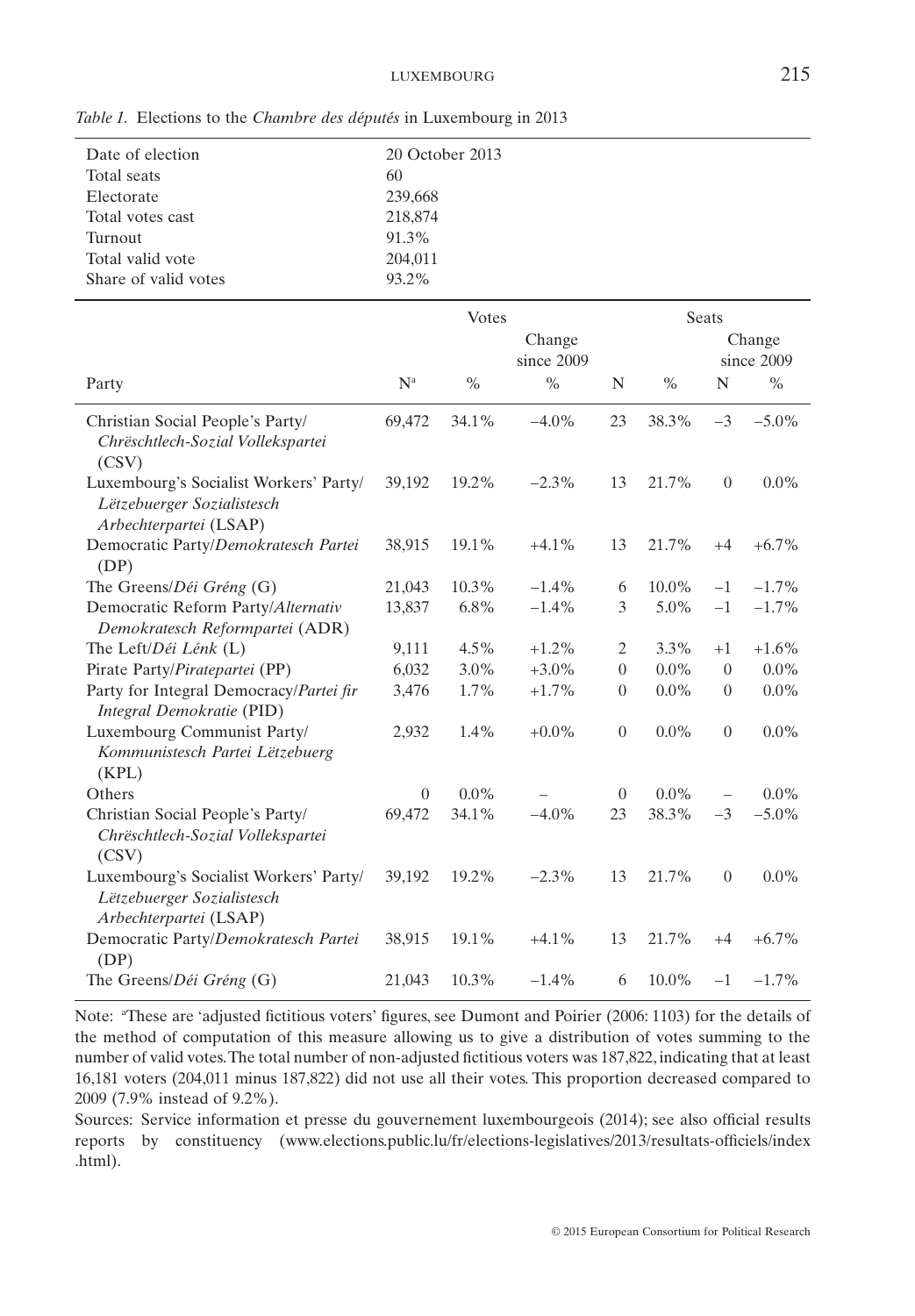declaration in front of the Chamber of Deputies, which awarded its confidence by 32 votes to 28 at the end of the debate the day after. During this debate, Juncker estimated that 80 per cent of the new coalition programme was a follow-up of projects initiated by the preceding government or that were copied from the CSV's manifesto. Aside from this continuity, several opposition members denounced the lack of precision regarding the costs of the policies envisaged.

Measures aimed at democratic renewal figure prominently in the agreement signed by the new coalition partners: the first chapter of the document is dedicated to this topic. The government will aim at reforming the constitution and involving citizens in the process through consultations and referendums, $5$  promoting participatory democracy, alleviating the conditions for the acquisition of Luxembourg nationality, reforming the institution of the ombudsman, establishing codes of conduct (ministers, MPs, councillors of state, local councillors, civil servants), strengthening the power of parliament and reviewing the relation between the state and religious organisations (conventions, courses of religious instruction, national holidays, etc.). The government confirmed that in the difficult economic environment an increase of fiscal receipts was necessary, as well as making the control of government spending a priority. For this reason, the programme stated the intention to increase the VAT rate but also to keep its standard VAT rate the lowest in the EU (as mentioned above, there was no indication of the actual level of the increase). This increase would in part compensate for Luxembourg's VAT losses incurred from 2015 onwards by the EU legislation change of VAT rules in the electronic commerce sector. With the objective of enhancing social equity, the government indicated that it would revise the progressive income tax brackets and tax deductions available. A move from joint taxation of married couples to individual taxation would also be analysed.The coalition partners also confirmed that Luxembourg would not oppose extension to the scope of automatic exchange of information between tax authorities, but would insist on international norms in this area being adopted by all the major financial centres (this position was reasserted at the first EU summit attended by Bettel as Prime Minister in December). It was also confirmed that Luxembourg would remain out of the financial transaction tax (FTT) project, to be implemented within the EU 'enhanced cooperation' framework.

None of the DP ministers appointed had any ministerial experience (the latest governmental participation dated back to 1999–2004). A non-elected figure, Pierre Gramegna, who was head of the Chamber of Commerce of Luxembourg, was chosen as Finance Minister by the Liberal Party. During the cabinet formation negotiations a number of experts from the private sector and more specifically from the financial arena (Ernst and Young, banks and insurance) had been integrated into the Liberal Party's delegation. Although the latter were DP members, this visible move towards the involvement of non-elected experts was for some observers justified by a need to reassure international financial markets; not only, as in other countries, because of the crisis but also because of the nature of the new coalition, which excluded CSV experienced ministers and their established networks. Four of the LSAP ministers already figured in the preceding cabinet. A fifth one, Mars di Bartolomeo, took over the Presidency of the Chamber of Deputies. No minister in the Green ministerial delegation had any experience at that level given that the party entered a national executive for the first time in its history. The policy remits that Greens were awarded correspond to their core issues: sustainable development,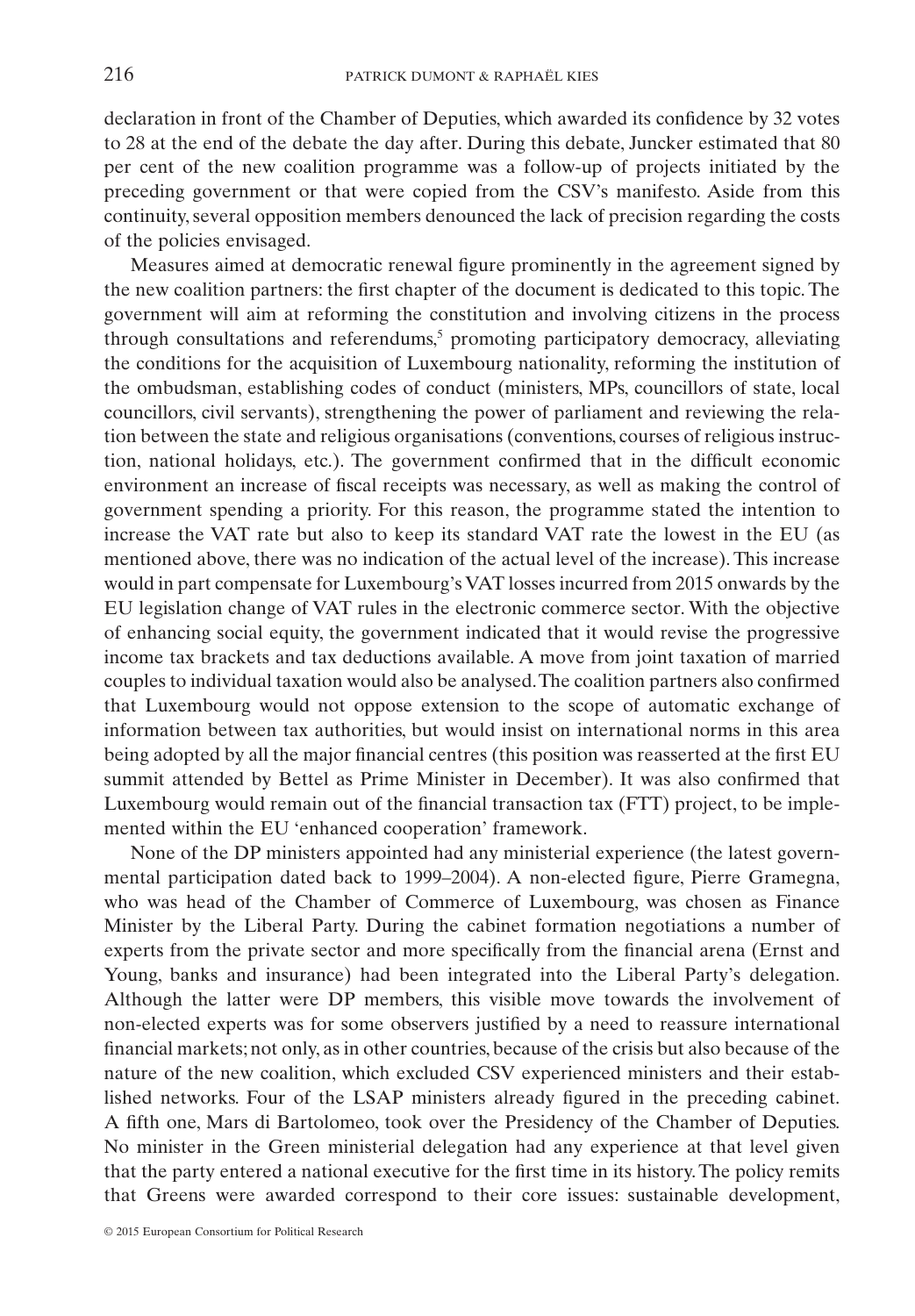infrastructure and environment in particular, with two ministers and a secretary of state aimed at easing the relations between the minister(s) of this newcomer government party and the high civil service, and with local authorities as this secretary of state is one of the most longstanding Green mayors of the country. The Greens also received one of the core state authorities' portfolios, Justice, through which they will be involved in a number of societal and institutional reforms.

## **Parliament report**

The October 2013 elections only caused a moderate level of volatility in seats in parliament (higher than in 2009, but smaller than in the preceding ones) but increased its fragmentation to the third highest level in Luxembourg's postwar history (1999 and 1974 having been, respectively, the first and second most fragmented parliaments).

# **Institutional changes**

In February, the Chamber of Deputies ratified the Treaty on Stability, Coordination and Governance in the Economic and Monetary Union (TSCG) by a two-thirds majority vote,<sup>6</sup> with 46 votes in favour (the two government parties, the Liberals and the independent MPs) against ten (the Greens, the sovereignist ADR and the MP from the radical left *déi Lénk*).

In December, the Chamber of Deputies voted unanimously for a new revision of the 2003 electoral law.7 This reform, triggered by the need to transpose the Council Directive 2013/1/UE (regarding the eligibility rights for the European Parliament election of European citizens residing in a country of which they are not nationals) simplifies the procedure for becoming a candidate for the EP election. It also abolishes the residency condition of EU residents for exercising both voting rights (which were only allowed for residents who had been living in Luxembourg for at least two years) and eligibility rights (which were restricted to potential candidates having lived at least five years in Luxembourg). Provided that they register on the electoral lists by the end of February 2014, those EU residents were allowed to vote at the May 2014 EP election. Other provisions of the new legislation include greater flexibility for fixing the date of national elections (in case European elections are held in May) and formalising the prohibition of combining the offices of national MP and MEP.

#### **Issues in national politics**

As announced in December 2012 (Dumont et al. 2013: 155), Jean-Claude Juncker left the Presidency of the Eurogroup in January. During the same month, Claude Meisch, who had been party president of the Liberals since 2004, was succeeded by Xavier Bettel, mayor of Luxembourg city. In March, it was the turn of the ADR, which underwent a troublesome year in 2012 (see Dumont et al. 2013: 153), to elect a new president, Jean Schoos, after an interim of a few months by the historic leader Robert Mehlen. One of its dissidents (see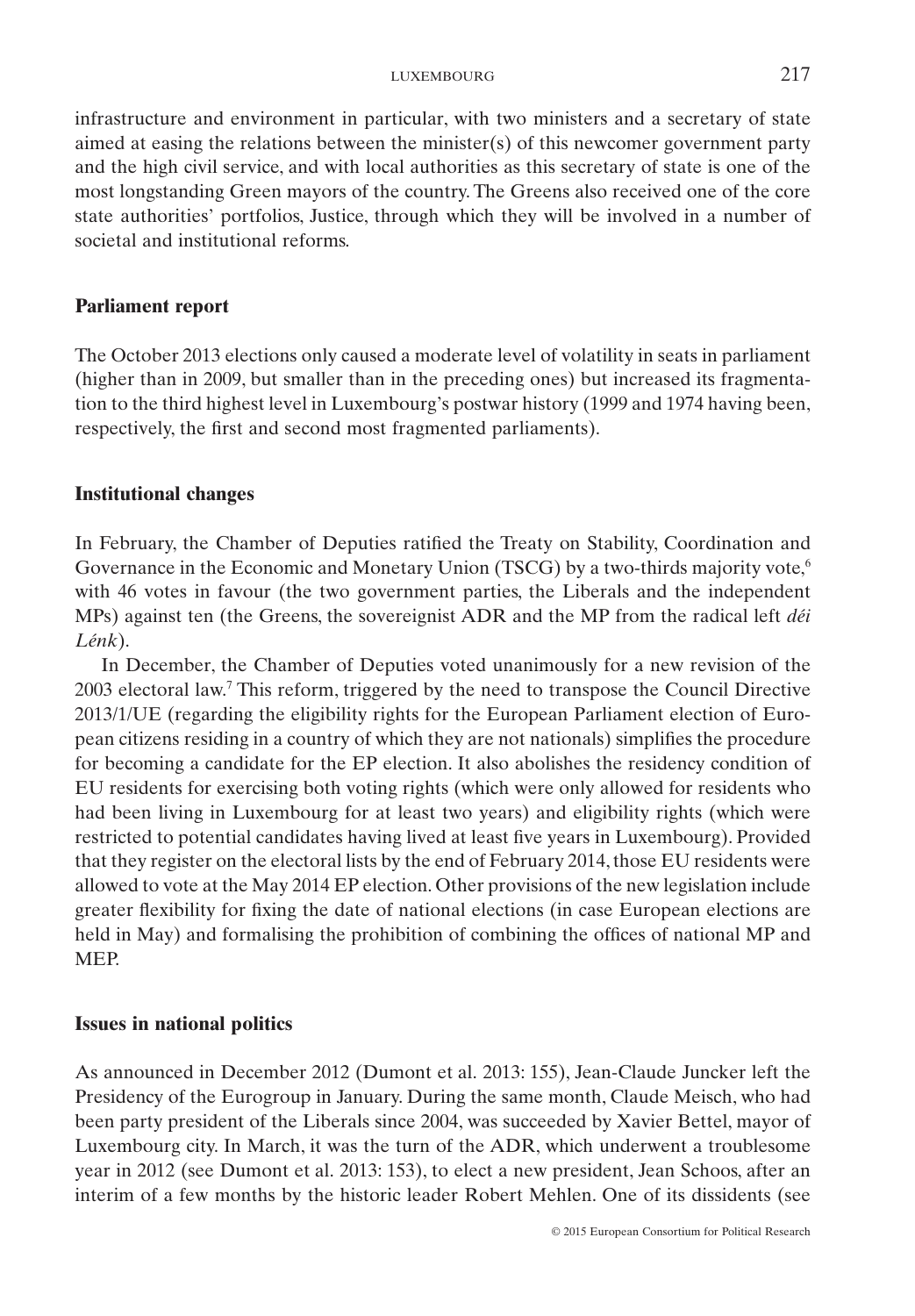| Date of inception<br>Type of cabinet<br>Date of initial 2013 observation<br>Date of final 2013 observation | 29 July 2009<br>Minimum Winning Coalition (MWC)<br>1 January 2013<br>4 December 2013 |           |   |                                |                              |          |  |  |  |
|------------------------------------------------------------------------------------------------------------|--------------------------------------------------------------------------------------|-----------|---|--------------------------------|------------------------------|----------|--|--|--|
| A. Party and gender composition<br>of Juncker Asselborn II at initial 2013                                 | Party seats<br>in cabinet                                                            |           |   | Cabinet seats<br>held by women | Party seats<br>in parliament |          |  |  |  |
| observation, 01 January                                                                                    | N                                                                                    | $\%$      | N | % (of party seats)             | N                            | $\%$     |  |  |  |
| Christian Social People's Party (CSV)                                                                      | 9                                                                                    | $60.0\%$  | 3 | 33.3%                          | 26                           | 43.3%    |  |  |  |
| Luxembourg's Socialist Workers' Party<br>(LSAP)                                                            | 6                                                                                    | $40.0\%$  |   | 16.7%                          | 13                           | 21.7%    |  |  |  |
| <b>Totals</b>                                                                                              | 15                                                                                   | $100.0\%$ | 4 | 26.7%                          | 39                           | $65.0\%$ |  |  |  |

#### *Table 2.1.* Cabinet composition of Juncker Asselborn II in Luxembourg in 2013

B. Composition of Juncker Asselborn II cabinet at initial 2013 observation, 1 January

See previous editions of the *Political Data Yearbook* or www.politicaldatayearbook.com

*C.* Changes in composition of Juncker Asselborn II cabinet during 2013

Minister of Justice, Minister for the Civil Service and Administrative Reform, Minister for Higher Education and Research, Minister for Communications and Media, Minister for Religious Affairs/*Ministre de la Justice, Ministre de la Fonction publique et de la Réforme administrative, Ministre de l'Enseignement supérieur et de la Recherche, Ministre des Communications et des Médias, Ministre des Cultes*: François Biltgen (1958 male, CSV) resigned on 29 April; replaced on 30 April in the following manner: Octavie Modert (1966 female, CSV) replaced Biltgen as Minister of Justice/*Ministre de la Justice* and Minister for the Civil Service and Administrative Reform/*Ministre de la Fonction publique et de la Réforme administrative*, while also keeping her original portfolios as Minister for Culture/*Ministre de la Culture* and Minister for Administrative Simplification attached to the Prime Minister*/Ministre à la Simplification administrative auprès du Premier Ministre* (the position of Minister Delegate for the Civil Service and Administrative Reform/*Ministre déléguée à la Fonction publique et à la Réforme administrative* was eliminated in the process); Martine Hansen (1965 female, CSV) replaced Biltgen as Minister for Higher Education and Research/*Ministre de l'Enseignement supérieur et de la Recherche*; Luc Frieden (1963 male, CSV) replaced Biltgen as Minister for Communications and Media/*Ministre des Communications et des Médias* while also keeping his previous portfolio as Minister of Finance/*Ministre des Finances*; Jean-Claude Juncker (1954 male, CSV) replaced Biltgen as Minister for Religious Affairs/*Ministre des Cultes*, while also keeping his previous portfolios as Prime Minister, Minister of State, Minister for the Treasury*/Premier ministre, Ministre d'État, Ministre du Trésor*

Minister for Family Affairs and Integration, Minister for Development Cooperation and Humanitarian Affairs/*Ministre de la Famille et de l'Intégration, Ministre de la Coopération et de l'Action humanitaire*: Marie-Josée Jacobs (1950 female, CSV) resigned on 29 April 2013; replaced by Marc Spautz (1963 male, CSV) on 30 April 2013 with additional portfolios: Minister for Family Affairs and Integration, Minister for Development Cooperation and Humanitarian Affairs, Minister for Relations with Parliament/*Ministre de la Famille et de l'Intégration, Ministre de la Coopération et de l'Action humanitaire, Ministre aux Relations avec le Parlement*<sup>a</sup>

| D. Party and gender composition<br>of Juncker Asselborn II at final 2013 | Party seats<br>in cabinet |          |   | Party seats in cabinet<br>held by women | Party seats<br>in parliament |       |  |  |
|--------------------------------------------------------------------------|---------------------------|----------|---|-----------------------------------------|------------------------------|-------|--|--|
| observation, 4 December                                                  | N                         | $\%$     | N | % (of party seats)                      | N                            | $\%$  |  |  |
| Christian Social People's Party (CSV)                                    | 9                         | $60.0\%$ |   | 33.3%                                   | 26                           | 43.3% |  |  |
| Luxembourg's Socialist Workers' Party<br>(LSAP)                          | 6                         | $40.0\%$ |   | $16.7\%$                                | 13                           | 21.7% |  |  |
| Totals                                                                   |                           | 100.0%   |   | 26.7%                                   | 39                           | 65.0% |  |  |

Note: <sup>a</sup>In this shift Octavie Modert took up a number of competencies left by her colleague François Biltgen, but her portfolio as Minister for Relations with Parliament was transferred to the newly appointed Marc Spautz who took over the remit of Marie-Josée Jacobs.

Source: Service information et presse du gouvernement luxembourgeois (2014). Note that this publication reports a change in ministerial personnel that occurred in 2014.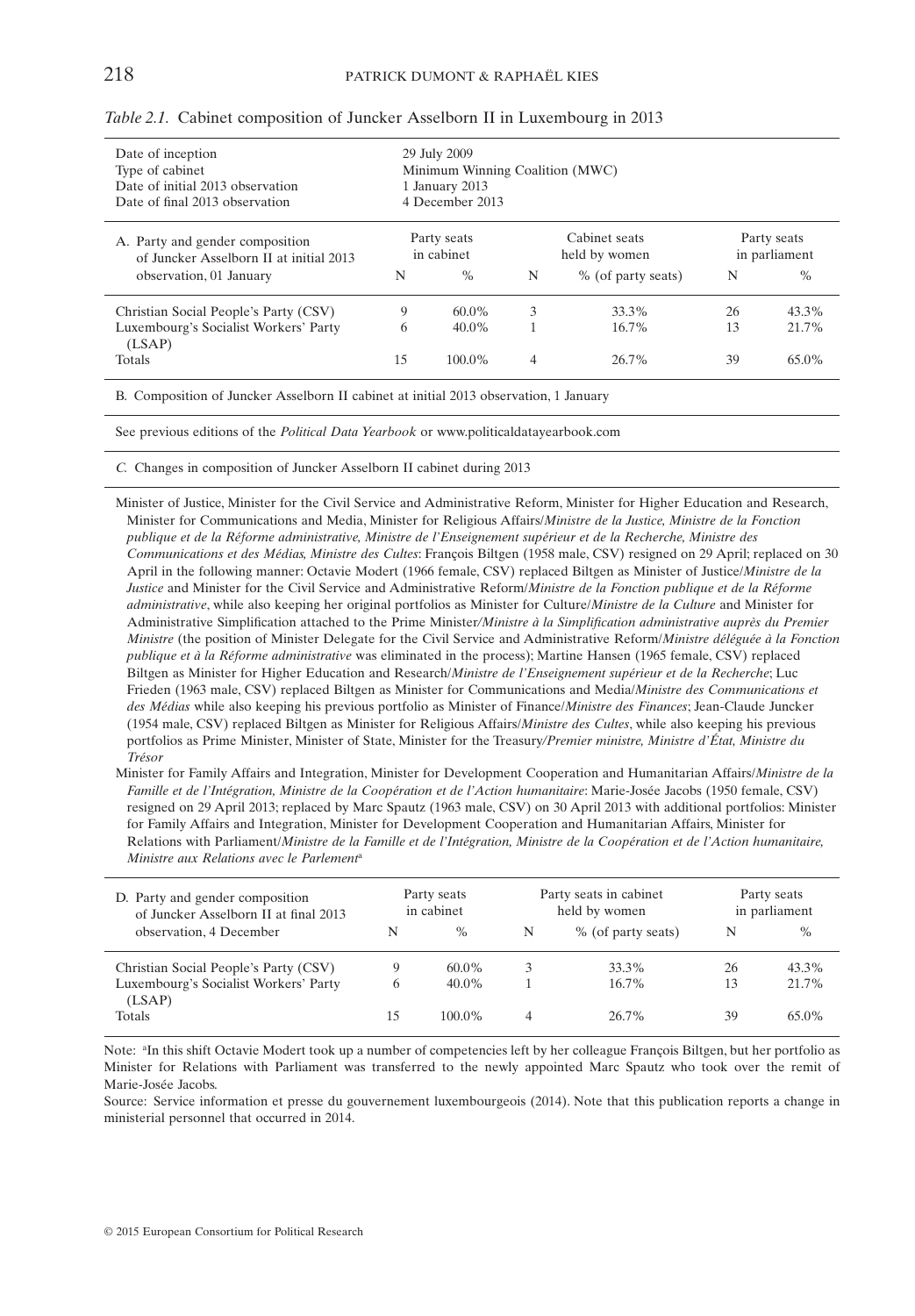| Date of inception<br>Type of cabinet<br>Date of initial 2013 observation<br>Date of final 2013 observation |                           | 4 December 2013<br>Minimum Winning Coalition (MWC)<br>4 December 2013<br>31 December 2013 |                |                                |                              |          |  |
|------------------------------------------------------------------------------------------------------------|---------------------------|-------------------------------------------------------------------------------------------|----------------|--------------------------------|------------------------------|----------|--|
| A. Party and gender composition of<br>Bettel-Schneider I at initial 2013                                   | Party seats<br>in cabinet |                                                                                           |                | Cabinet seats<br>held by women | Party seats<br>in parliament |          |  |
| observation, 4 December                                                                                    | N                         | $\%$                                                                                      | N              | % (of party seats)             | N                            | $\%$     |  |
| Democratic Party (DP)                                                                                      |                           | 38.9%                                                                                     | 2              | 28.6%                          | 13                           | 21.7%    |  |
| Luxembourg's Socialist Workers' Party<br>(LSAP)                                                            |                           | 38.9%                                                                                     | $\overline{c}$ | 28.6%                          | 13                           | 21.7%    |  |
| The Greens $(G)$                                                                                           | 4                         | $22.2\%$                                                                                  |                | 25.0%                          | 6                            | $10.0\%$ |  |
| Totals                                                                                                     | 18                        | 100.0%                                                                                    | 5              | 27.8%                          | 32                           | 53.3%    |  |

|  |  | Table 2.2. Cabinet composition of Bettel-Schneider I in Luxembourg in 2013 |  |  |  |  |  |  |  |  |  |  |  |
|--|--|----------------------------------------------------------------------------|--|--|--|--|--|--|--|--|--|--|--|
|--|--|----------------------------------------------------------------------------|--|--|--|--|--|--|--|--|--|--|--|

B. Composition of Bettel-Schneider I cabinet at initial 2013 observation, 4 December

Prime Minister, Minister of State, Communications and Media, Minister for Religious Affairs/*Premier ministre, ministre d'État, ministre des Communications et des Médias, ministre des Cultes*: Xavier Bettel (1973 male, DP)

Deputy Prime Minister, Minister of Economy, Minister for Internal Security, Minister of Defence/*Vice-Premier ministre, ministre de l'Économie, ministre de la Sécurité intérieure, ministre de la Défense*: Etienne Schneider (1971 male, LSAP)

Minister of Foreign and European Affairs, Minister of Immigration and Asylum/*Ministre des Affaires étrangères, ministre de l'Immigration et de l'Asile*: Jean Asselborn (1949 male, LSAP)

Minister of Justice/*Ministre de la Justice*: Félix Braz (1966 male, *Déi Gréng*)

Minister of Labour, Employment, and Social and Solidarity Economy/*Ministre du Travail, de l'Emploi et de l'Economie sociale et solidaire*: Nicolas Schmit (1953 male, LSAP)

Minister of Social Security, Minister for Development Cooperation and Humanitarian Affairs, Minister of Sport/*Ministre de la Sécurité sociale, ministre de la Coopération et de l'Action humanitaire, ministre des Sports*: Romain Schneider (1962 male, LSAP)

Minister for Sustainable Development and Infrastructure/*Ministre du Développement durable et des Infrastructures*: François Bausch (1956 male, *Déi Gréng*)

Minister of Agriculture, Viticulture and Consumer Protection, Minister for Relations with Parliament/*Ministre de l'Agriculture, de la Viticulture et de la Protection des consommateurs, ministre aux Relations avec le Parlement*: Fernand Etgen (1957 male, DP)

Minister for Culture, Minister for Housing/*Ministre de la Culture, ministre du Logement*: Maggy Nagel (1957 female, DP) Minister of Finance/*Ministre des Finances*: Pierre Gramegna (1958 male, DP)

Minister of Health, Minister for Equal Opportunities/*Ministre de la Santé, ministre de l'Égalité des chances*: Lydia Mutsch (1961 female, LSAP)

Minister for Home Affairs, Minister for the Civil Service and Administrative Reform/*Ministre de l'Intérieur, ministre de la Fonction publique et de la Réforme administrative*: Daniel Kersch (1961 male, LSAP)

Minister of National Education, of Childhood and Youth, Minister of Higher Education and Research/*Ministre de l'Éducation nationale, de l'Enfance et de la Jeunesse, ministre de l'Enseignement supérieur et de la Recherche*: Claude Meisch (1971 male, DP)

Minister for Family and Integration, Minister for the Greater Region/*Ministre de la Famille et de l'Intégration, ministre à la Grande Région*: Corinne Cahen (1973 female, DP)

Minister of Environment/*Ministre de l'Environnement*: Carole Dieschbourg (1977 female, *Déi Gréng*)

Secretary of State for Sustainable Development and Infrastructure/*Secrétaire d'État au Développement durable et aux Infrastructures*: Camille Gira (1958 male, *Déi Gréng*)

Secretary of State of Economy, Secretary of State for Homeland Security, Secretary of State of Defence/*Secrétaire d'État à l'Économie, Secrétaire d'État à la Sécurité intérieure, Secrétaire d'État à la Défense*: Francine Closener (1969 female, LSAP)

Secretary of State of National Education, of Childhood and Youth, Secretary of State of Higher Education and Research/ *Secrétaire d'État à l'Éducation nationale, à l'Enfance et à la Jeunesse, Secrétaire d'État à l'Enseignement supérieur et à la Recherche*: André Bauler (1971 male, DP)

*C.* Changes in composition of Bettel-Schneider I cabinet during 2013

There were no changes in 2013

Source: Service information et presse du gouvernement luxembourgeois (2014).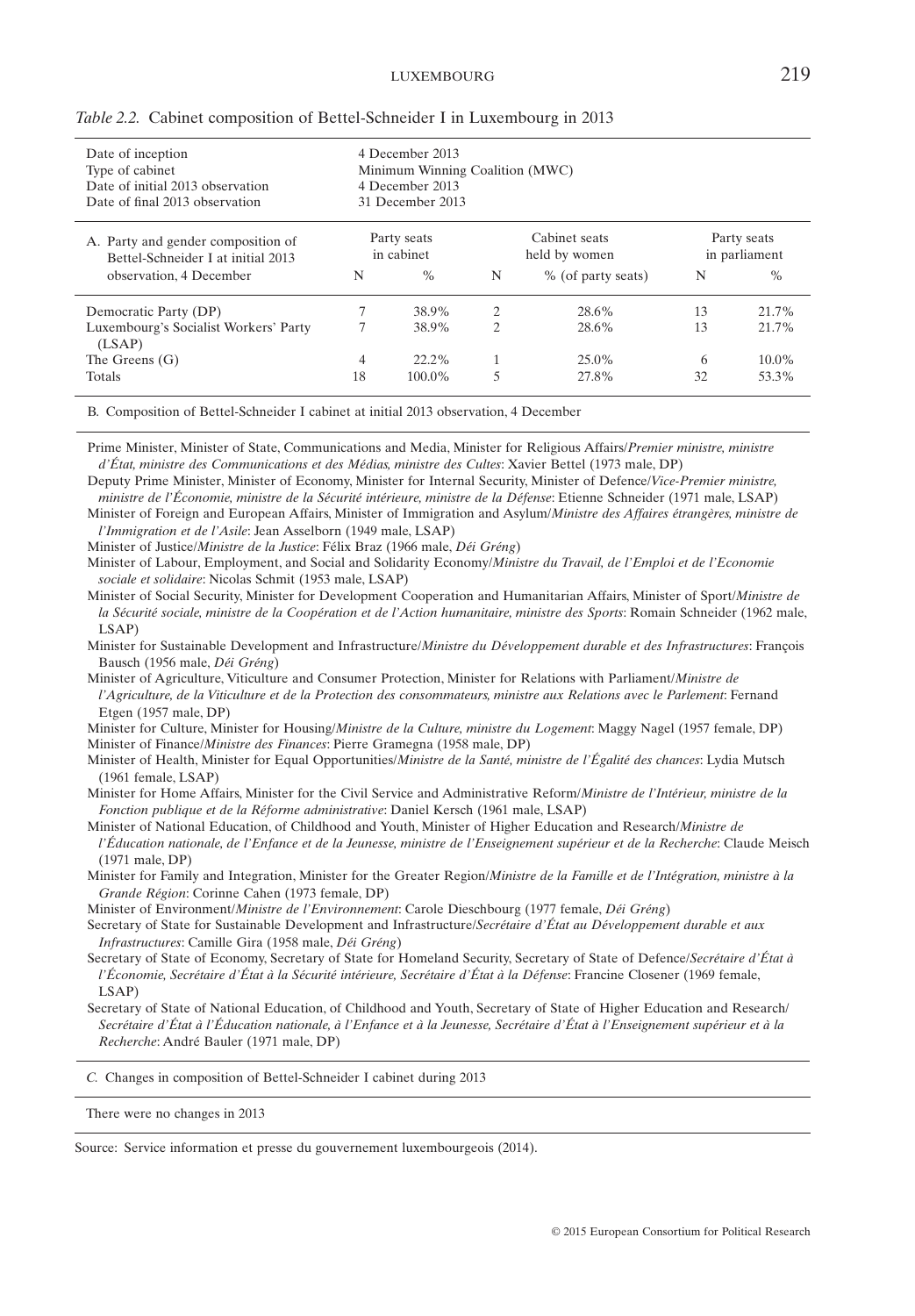|                                              |    | 1 January 2013 |          | 31 December 2013 |
|----------------------------------------------|----|----------------|----------|------------------|
| Party                                        | N  | $\%$           | N        | $\%$             |
| Democratic Party (DP)                        | 9  | $15.0\%$       | 13       | 21.7%            |
| Luxembourg's Socialist Workers' Party (LSAP) | 13 | 21.7%          | 13       | 21.7%            |
| Christian Social People's Party (CSV)        | 26 | $43.3\%$       | 23       | 38.3%            |
| The Greens $(G)$                             | 7  | 11.7%          | 6        | $10.0\%$         |
| Democratic Reform Party (ADR)                | 3  | $5.0\%$        | 3        | $5.0\%$          |
| The Left $(L)$                               |    | $1.7\%$        | 2        | $3.3\%$          |
| Independent <sup>a</sup>                     |    | $1.7\%$        | $\Omega$ | $0.0\%$          |
| Women                                        | 13 | 21.7%          | $17^{b}$ | 28.3%            |
| <b>Totals</b>                                | 60 | $100.0\%$      | 60       | 100.0%           |

*Table 3.* Party and gender composition of the *Chambre des députés* in Luxembourg in 2013

Notes: <sup>a</sup>One ADR MP left the party and became independent. In 2013 he started the Party for Integral Democracy (PID) which got 1.7% of the votes and no seats.

b 14 female candidates were directly elected. Three of these became ministers. Six out of the 15 candidates called to become MP in replacement of newly appointed ministers were female.

Sources: Service information et presse du gouvernement luxembourgeois (2014); Inter-Parliamentary Union (www.ipu.org/wmn-e/classif-arc.htm).

|  |  |  |  |  | Table 4. Political party changes in Luxembourg in 2013 |  |  |
|--|--|--|--|--|--------------------------------------------------------|--|--|
|--|--|--|--|--|--------------------------------------------------------|--|--|

| A. Party leadership changes in 2013                                                          |  |
|----------------------------------------------------------------------------------------------|--|
| Democratic Party president Claude Meisch (1971 male, DP) was replaced by Xavier Bettel (1973 |  |

male, DP) Democratic Reform Party president Robert Mehlen (1949 male, ADR) was replaced by Jean Schoos (1950 male, ADR)

Sources: www.dp.lu; www.adr.lu; and www.wort.lu.

Dumont et al. 2013: 157, Note 1), incumbent independent MP Jean Colombera, decided to create a new party at the end of June, before early elections had been called. His newly created *Partei für Integrale Demokratie* (Party for Integral Democracy) seeks a radical reform of the political system and a 'total democracy' in which the population would be consulted as often as possible through referendums. This newcomer party managed to find 60 candidates and run for elections with full lists in all four constituencies.

The 20 October early elections results and consequences in terms of coalition formation brought about changes at the local level, with the mayor positions of the two largest cities of the Grand Duchy changing hands: after having already been a long-term mayor in the past (1982–1999) for the Liberals and then vice-Prime Minister of Jean-Claude Juncker (1999– 2004), Lydie Polfer took over the position of Prime Minister Xavier Bettel at the head of the capital city of Luxembourg, while in Esch-sur-Alzette, Lydia Mutsch, who became Minister of Health and Equal Opportunities for the LSAP, was replaced by Vera Spautz, a former MP who had resigned her position in 2012 in protest against a number of measures supported by the parliamentary majority of which she was part (Dumont et al. 2013: 153).The two largest cities are now headed by female politicians with experience at the national level.